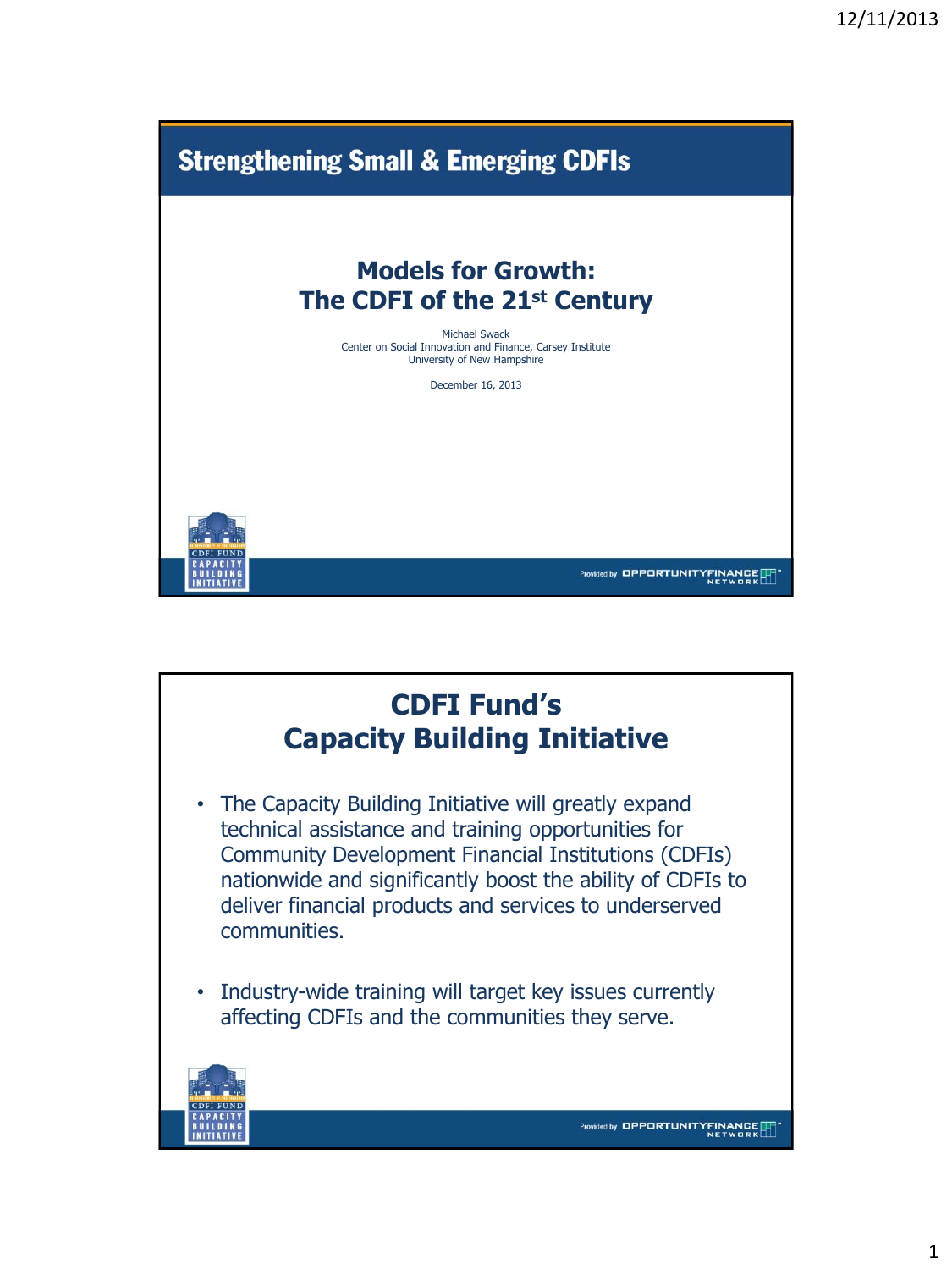

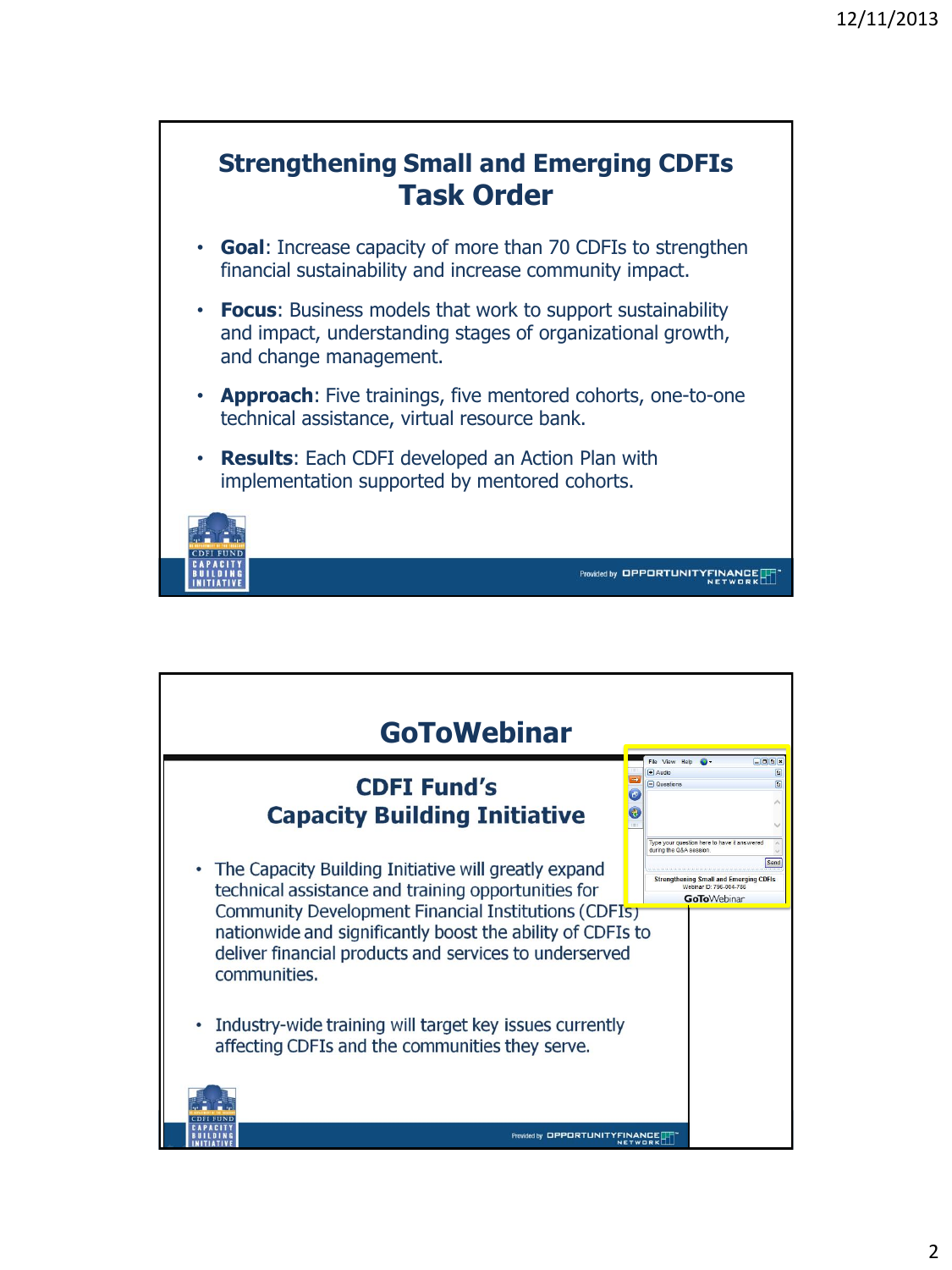

## **Strengthening Small & Emerging CDFIs**

## **Models for Growth: The CDFI of the 21st Century**

Michael Swack Center on Social Innovation and Finance, Carsey Institute University of New Hampshire

December 16, 2013



Provided by OPPORTUNITYFINANCE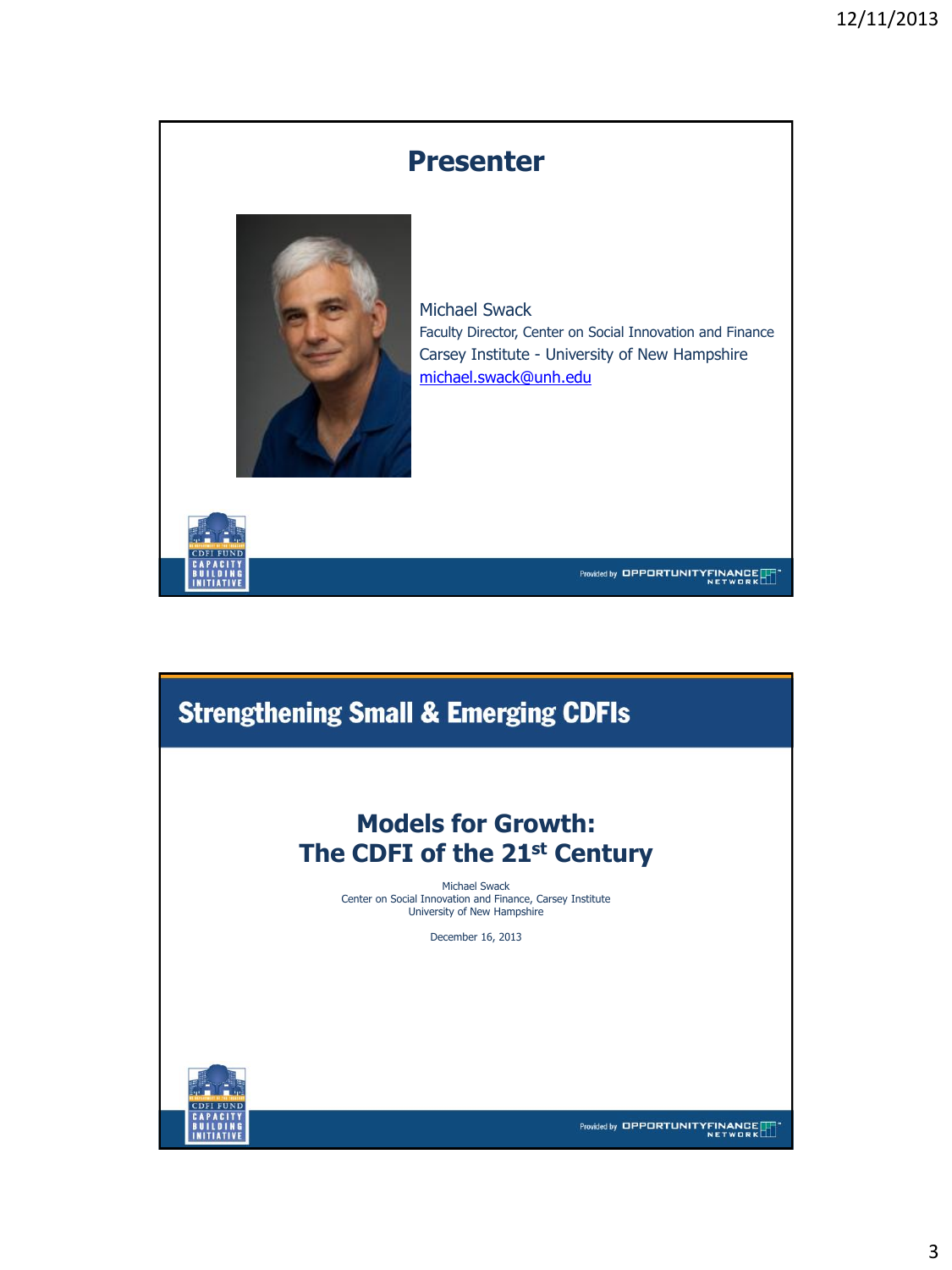

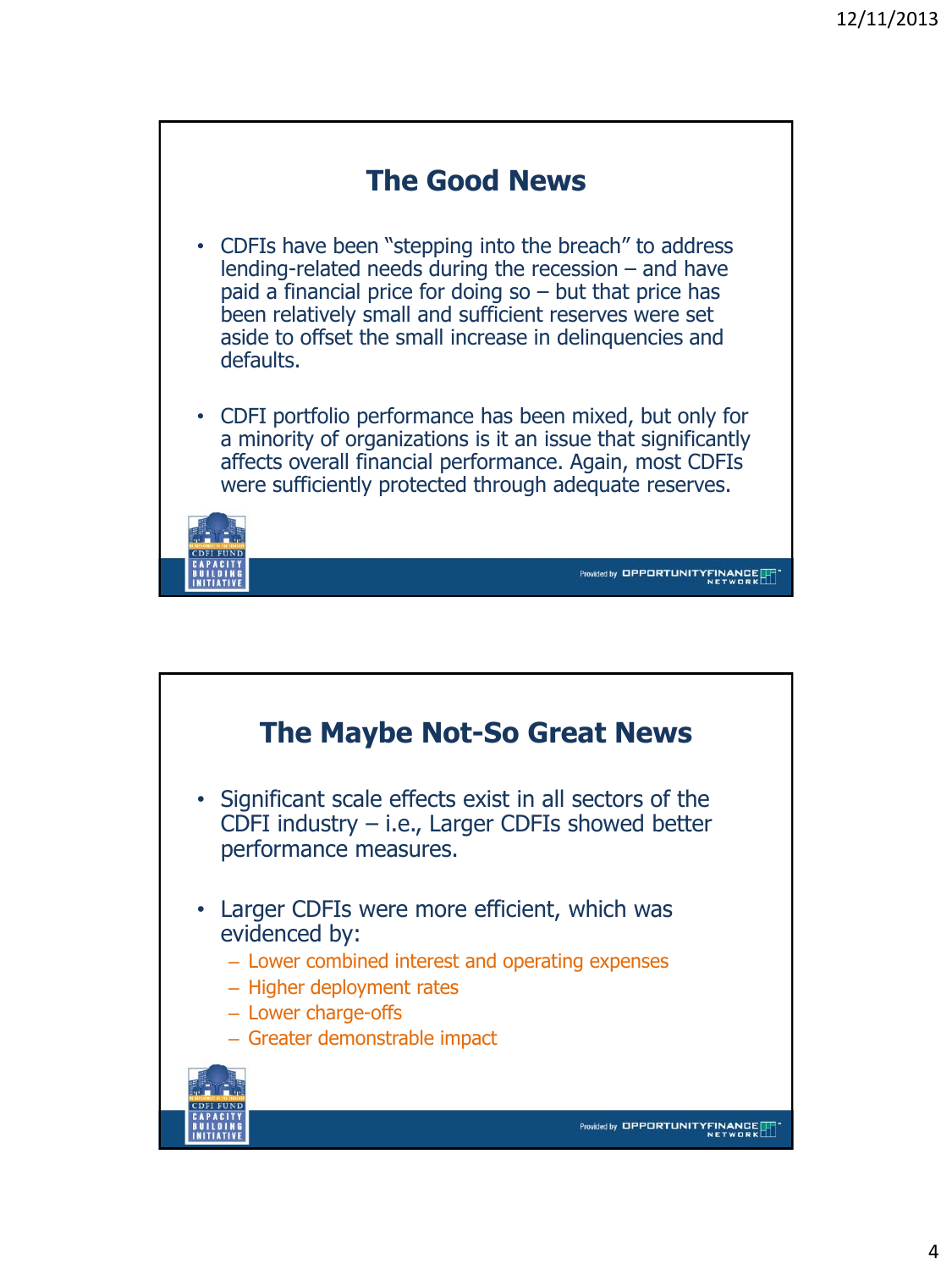

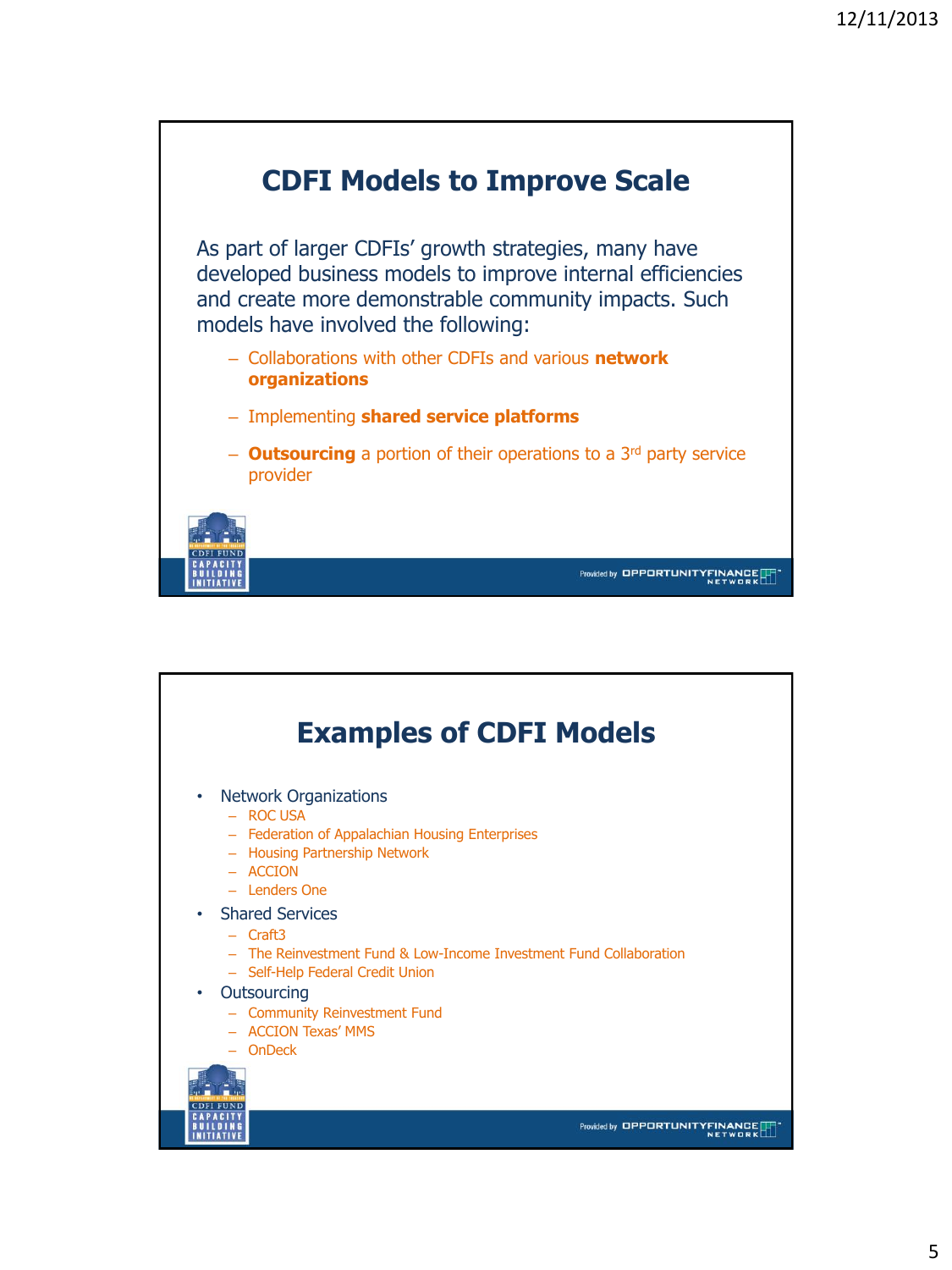

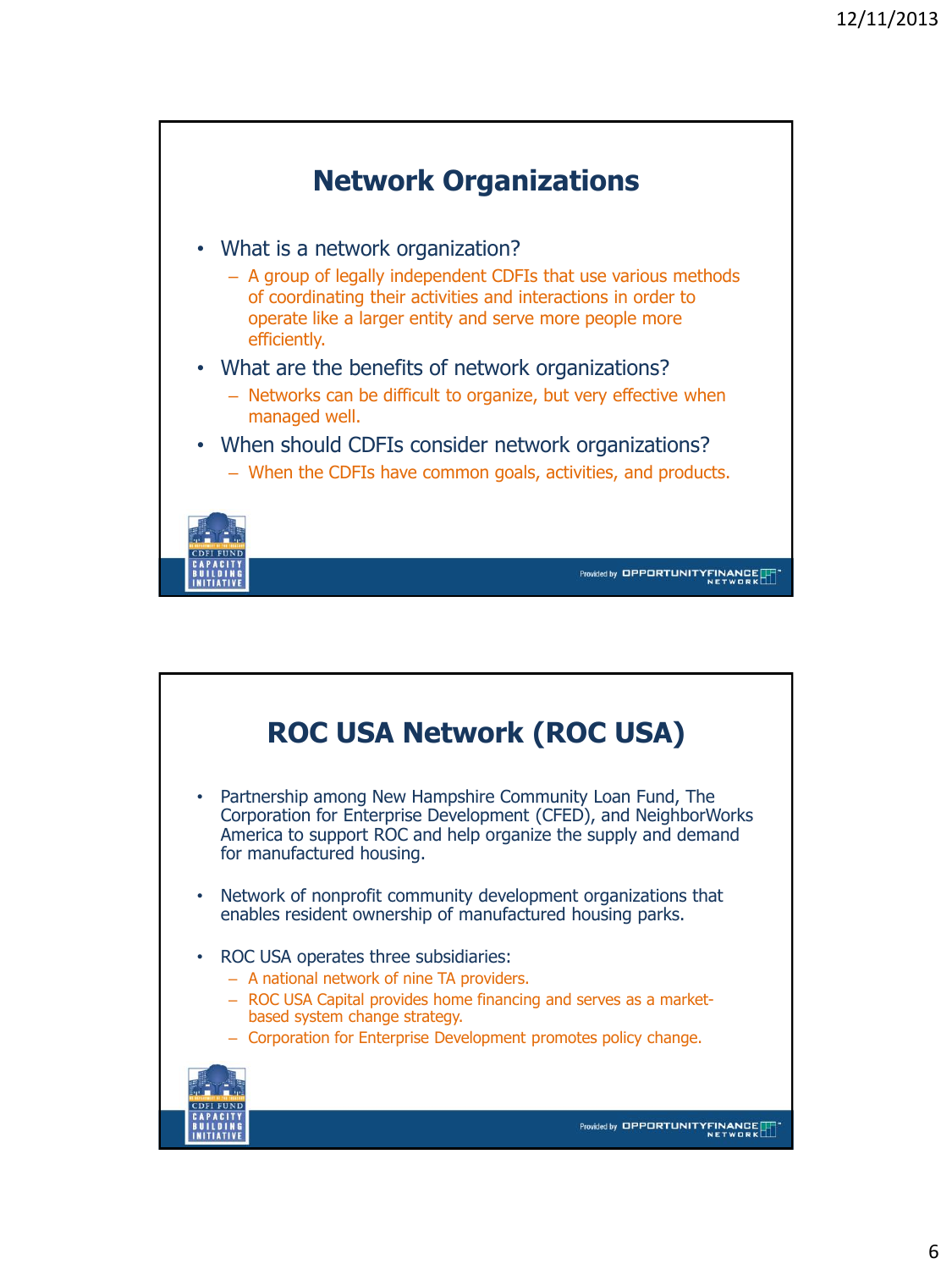

![](_page_6_Figure_2.jpeg)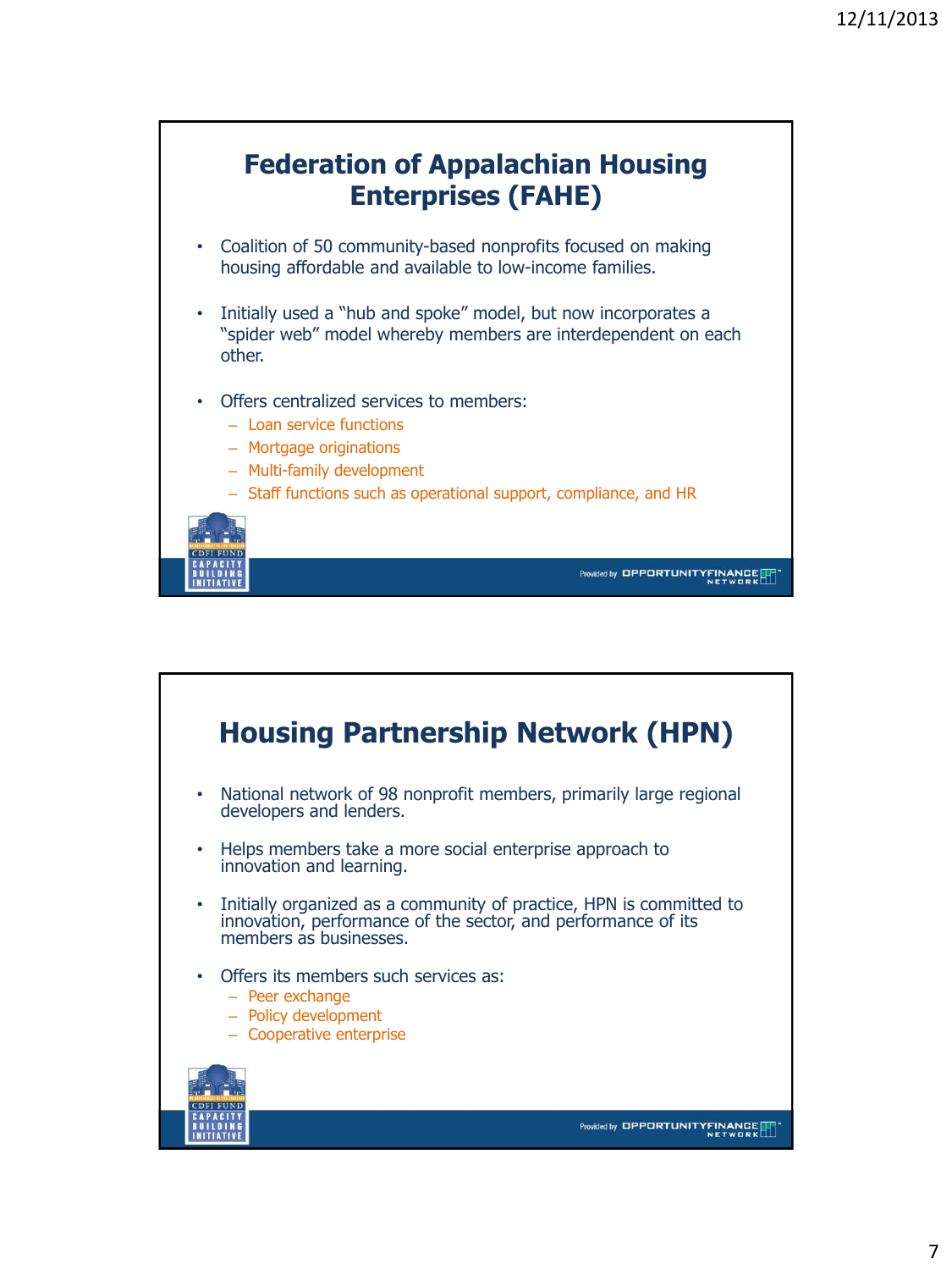![](_page_7_Picture_1.jpeg)

![](_page_7_Figure_2.jpeg)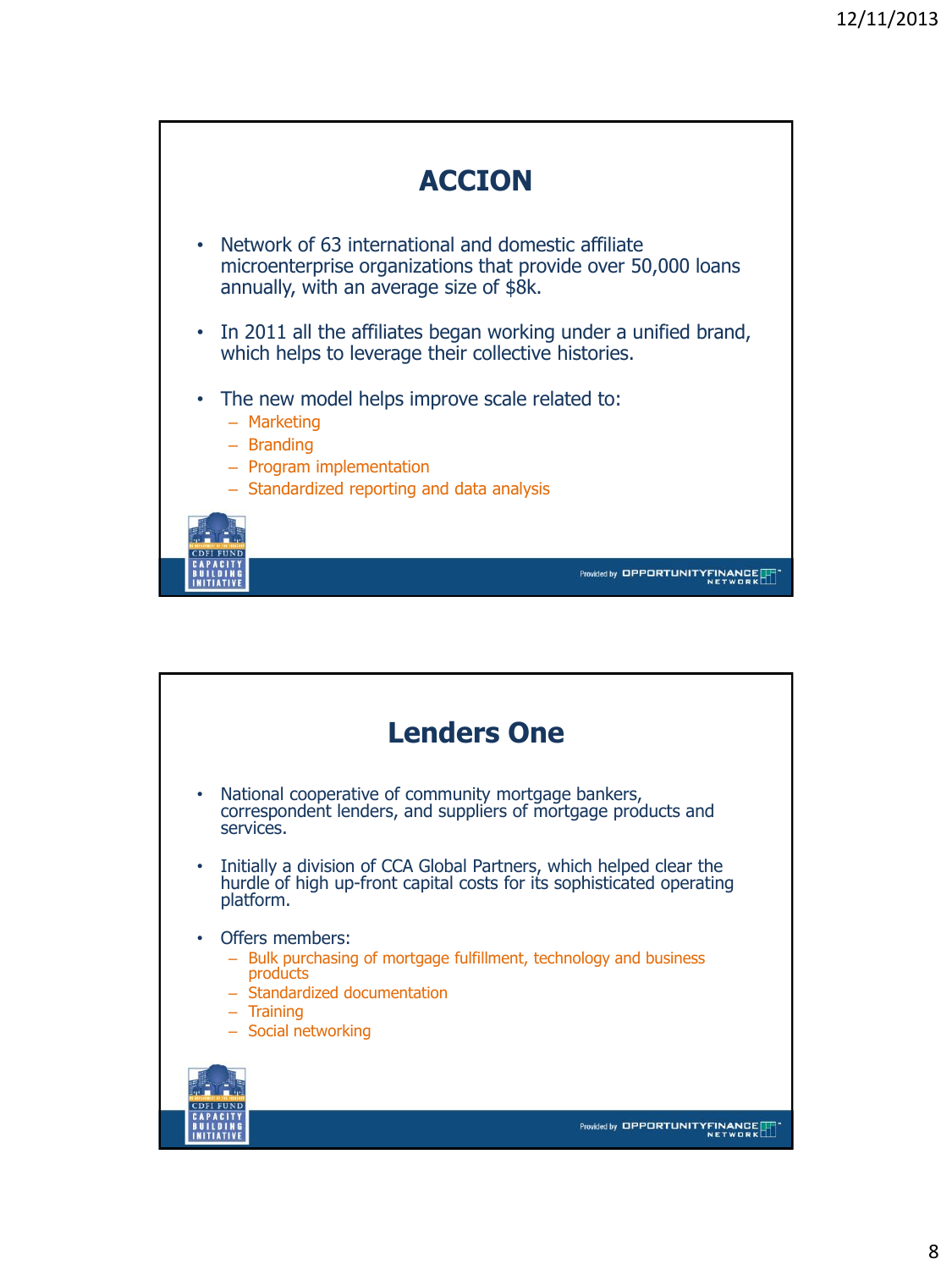![](_page_8_Figure_1.jpeg)

![](_page_8_Figure_2.jpeg)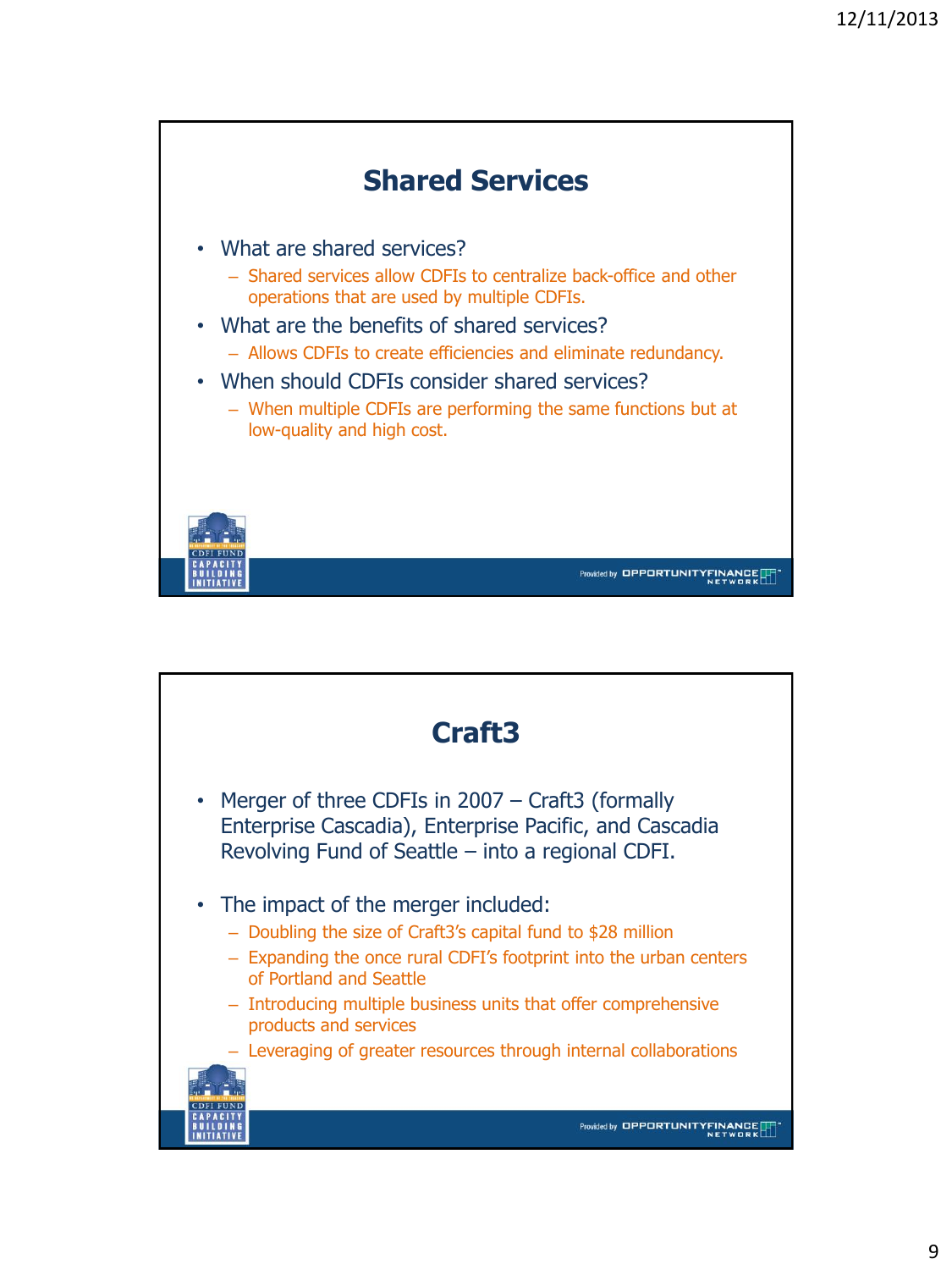![](_page_9_Figure_1.jpeg)

![](_page_9_Figure_2.jpeg)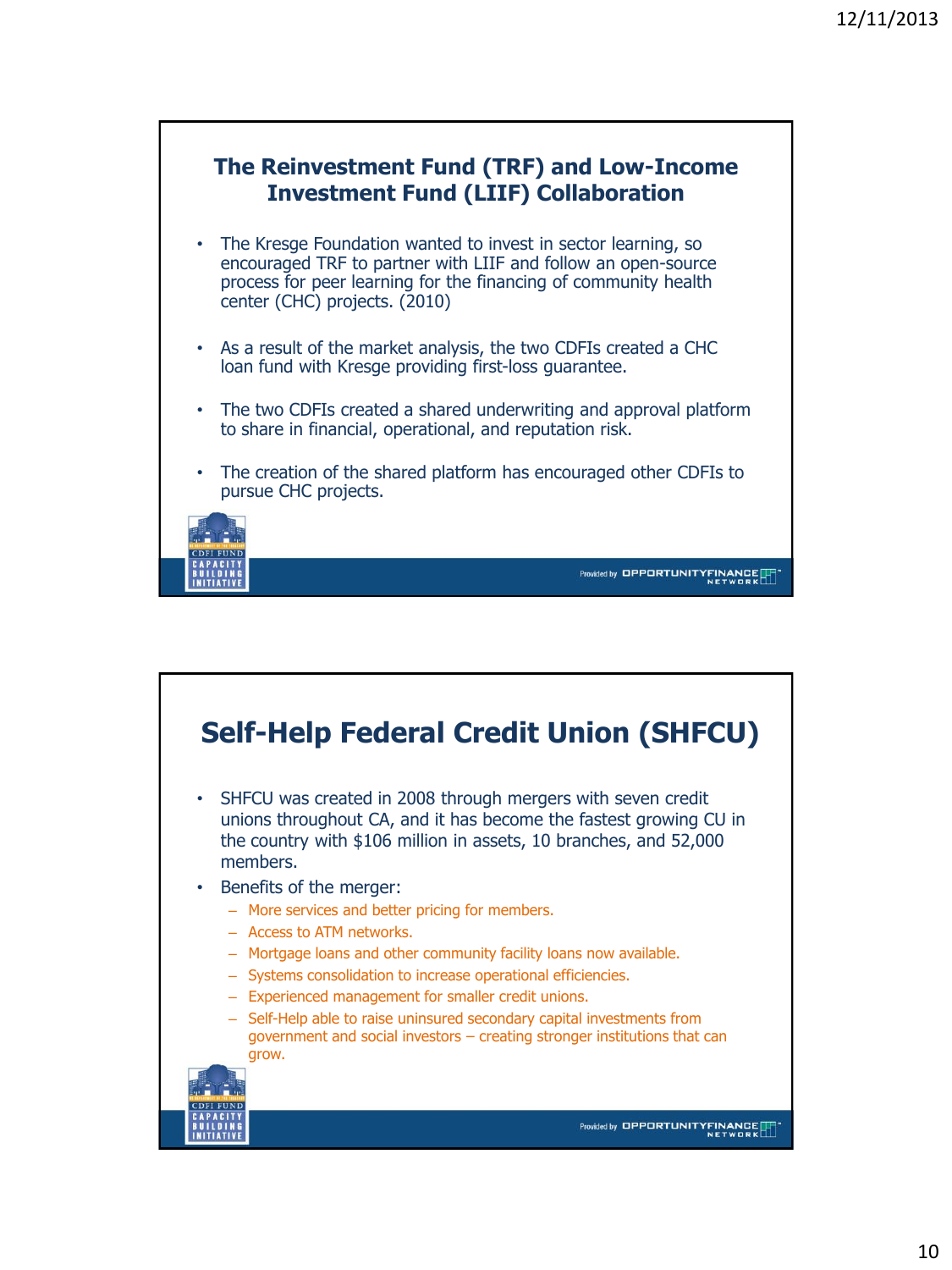![](_page_10_Figure_1.jpeg)

![](_page_10_Picture_2.jpeg)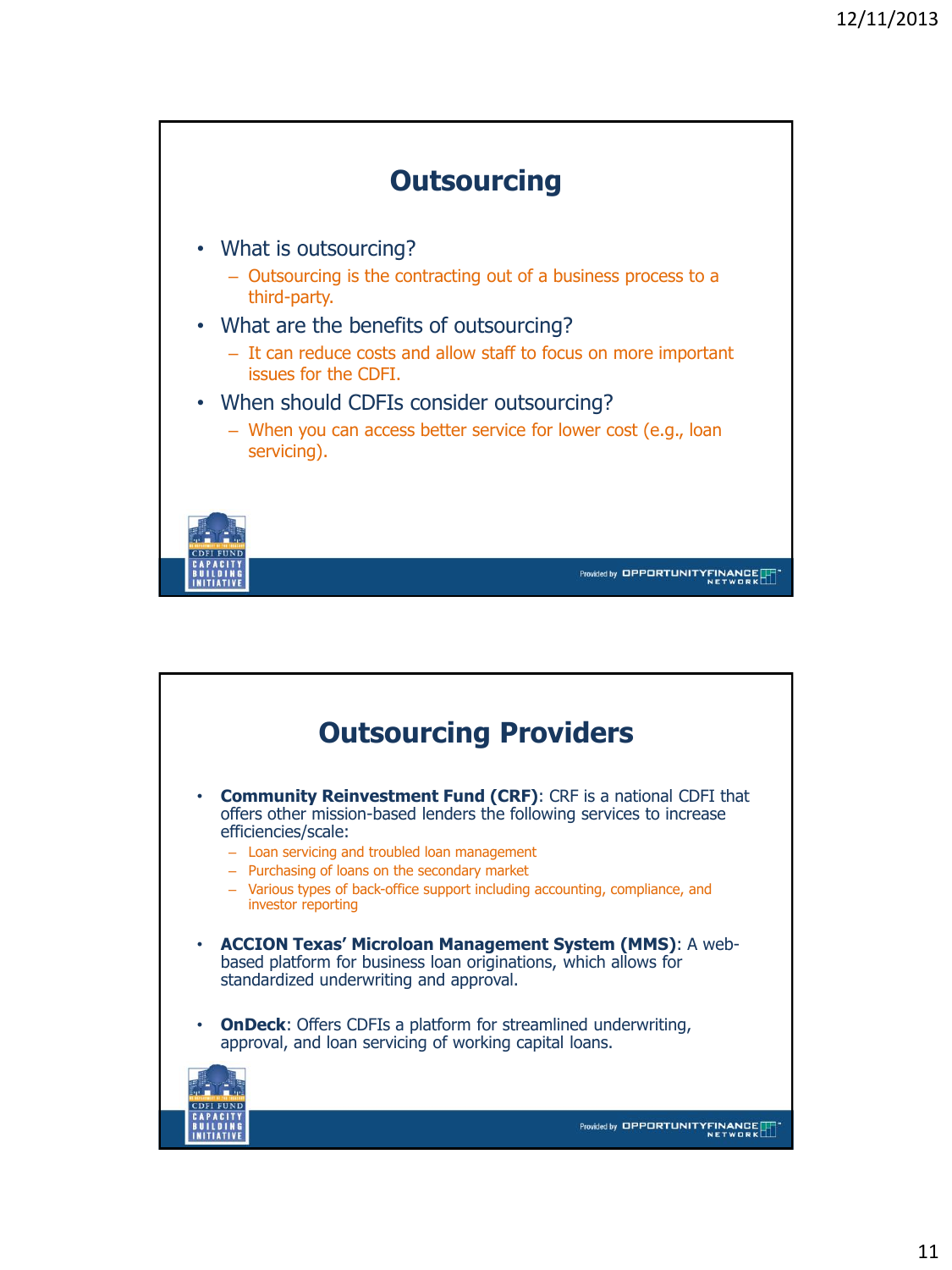![](_page_11_Picture_1.jpeg)

![](_page_11_Picture_2.jpeg)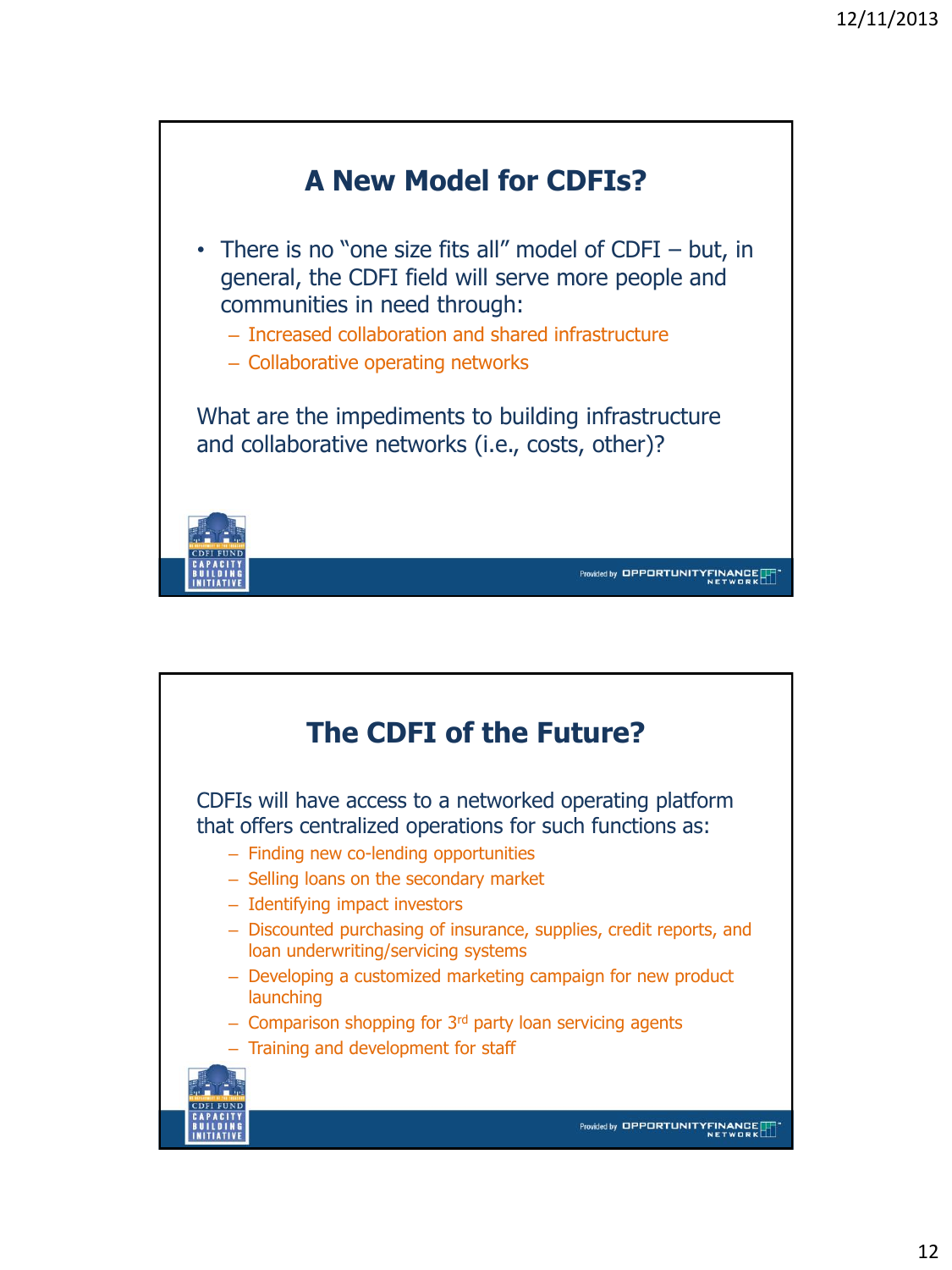![](_page_12_Picture_1.jpeg)

![](_page_12_Picture_2.jpeg)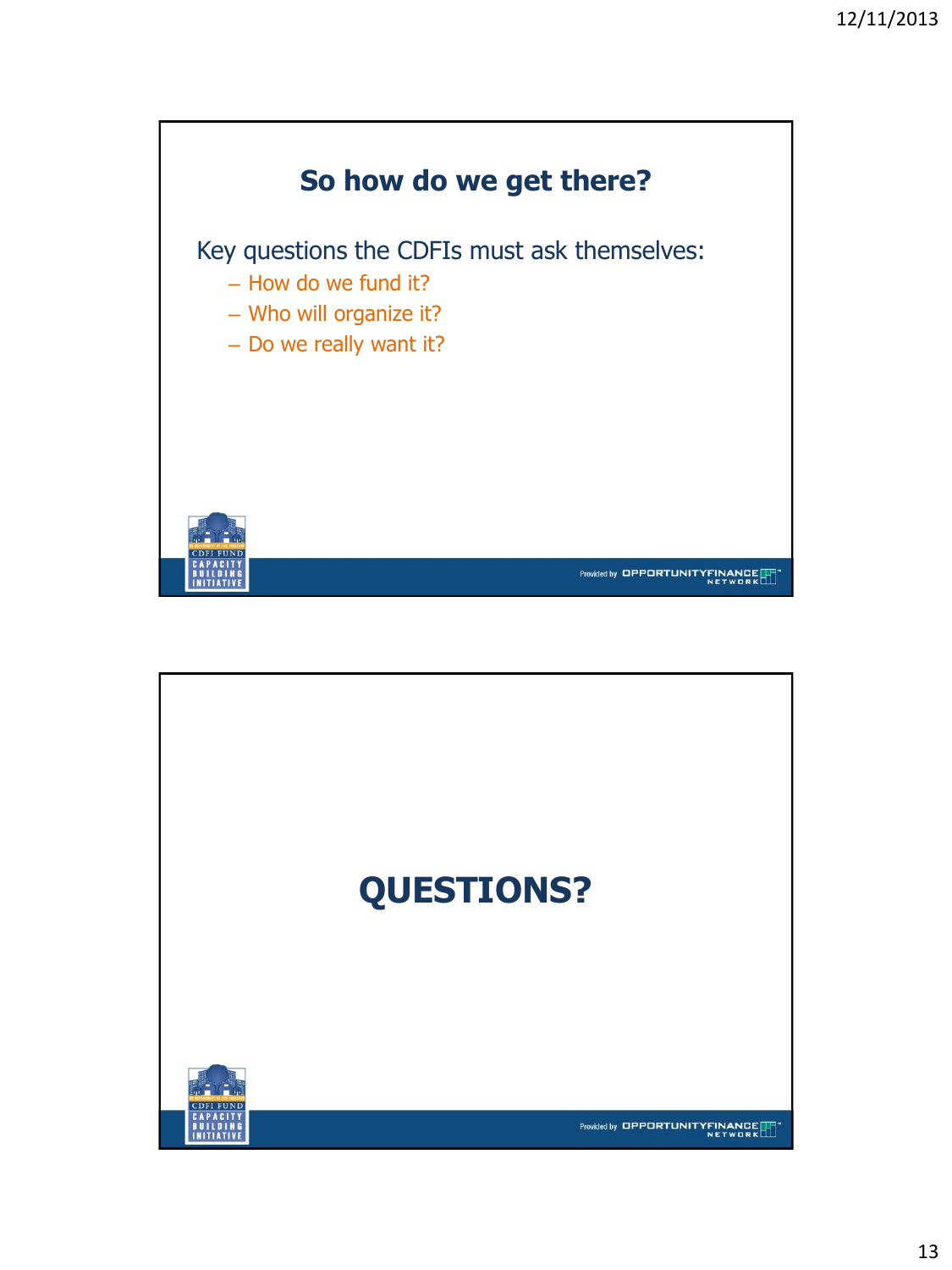![](_page_13_Figure_1.jpeg)

![](_page_13_Picture_2.jpeg)